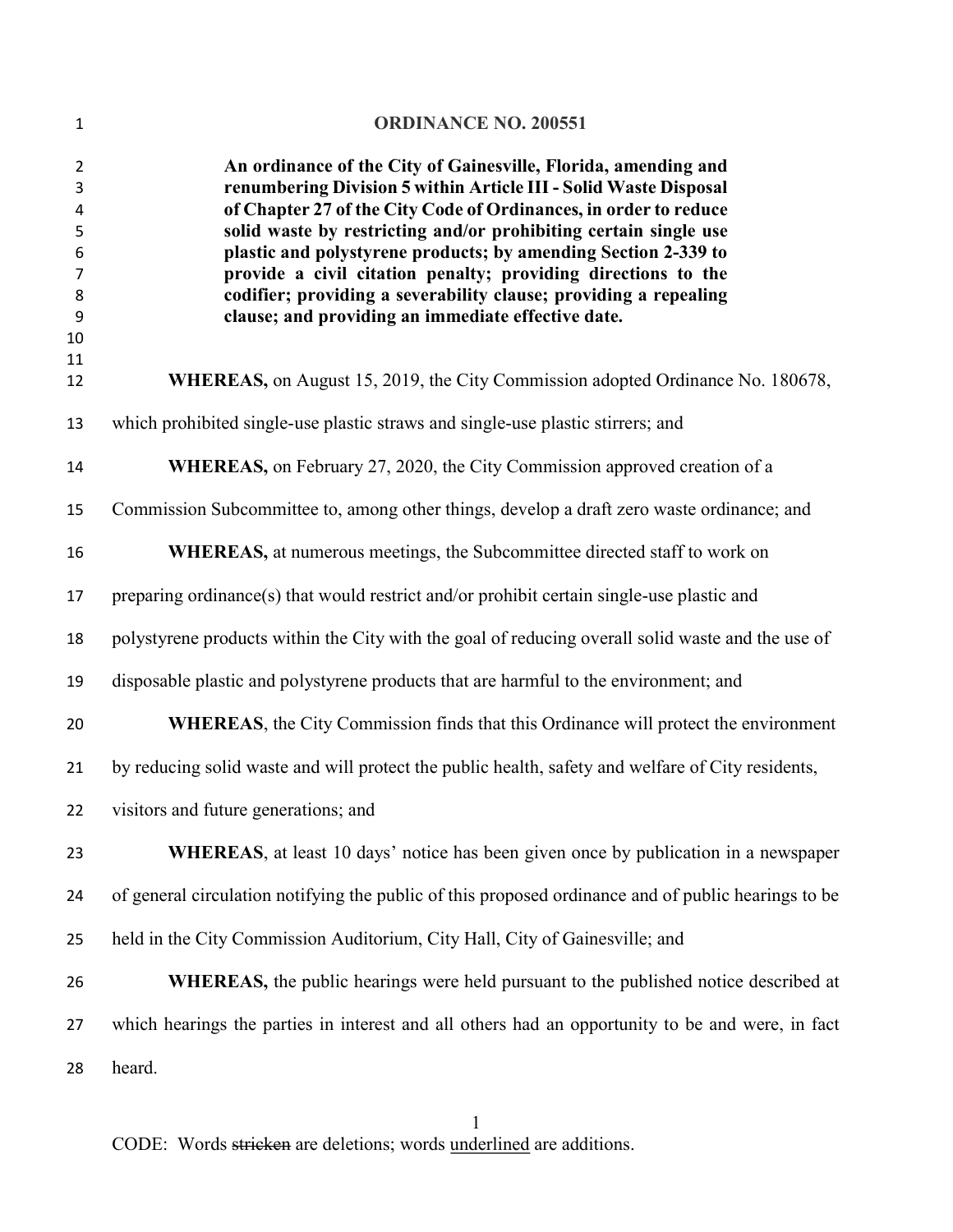#### NOW, THEREFORE, BE IT RESOLVED BY THE CITY COMMISSION OF THE

### CITY OF GAINESVILLE, FLORIDA:

Section 1. Division 5 within Article III of Chapter 27 of the Code of Ordinances of Gainesville, Florida is renumbered and amended to read as set forth below. Except as amended herein, the remainder of Chapter 27 remains in full force and effect.

### Chapter 27 – UTILITIES

# ARTICLE III. – SOLID WASTE DISPOSAL

### DIVISION 5. - PLASTIC STRAWS AND STIRRERS

# DIVISION 4. SINGLE-USE PLASTIC AND POLYSTYRENE PRODUCTS

## Sec. 27-9289. - Definitions.

The following words, terms and phrases, when used in this article, shall have the meanings

ascribed to them in this section, except where the context clearly indicates a different meaning:

Expanded polystyrene container means any plate, bowl, cup, container, lid, tray, cooler,

ice chest, and similar items that are made of blown polystyrene and expanded and extruded

foams that are thermoplastic petrochemical materials utilizing a styrene monomer and

manufactured by fusion of polymer spheres (expandable bead foam), injection molding, foam

molding and extrusion-blown molding (extruded foam polystyrene) or any other technique.

46 Beverage Prepared food provider means a person or entity that provides food (including

beverages) directly to the consumer, that is ready for immediate consumption without any further

48 cooking, mixing, preparation, alteration or repackaging regardless of whether such food beverage

- is provided free of charge or sold, or whether consumption occurs on or off premises, or whether
- the food beverage is provided from a building, pushcart, stand or vehicle. Prepared Food
- Beverage providers include, but are not limited to, bars, restaurants, cafes, sidewalk cafes,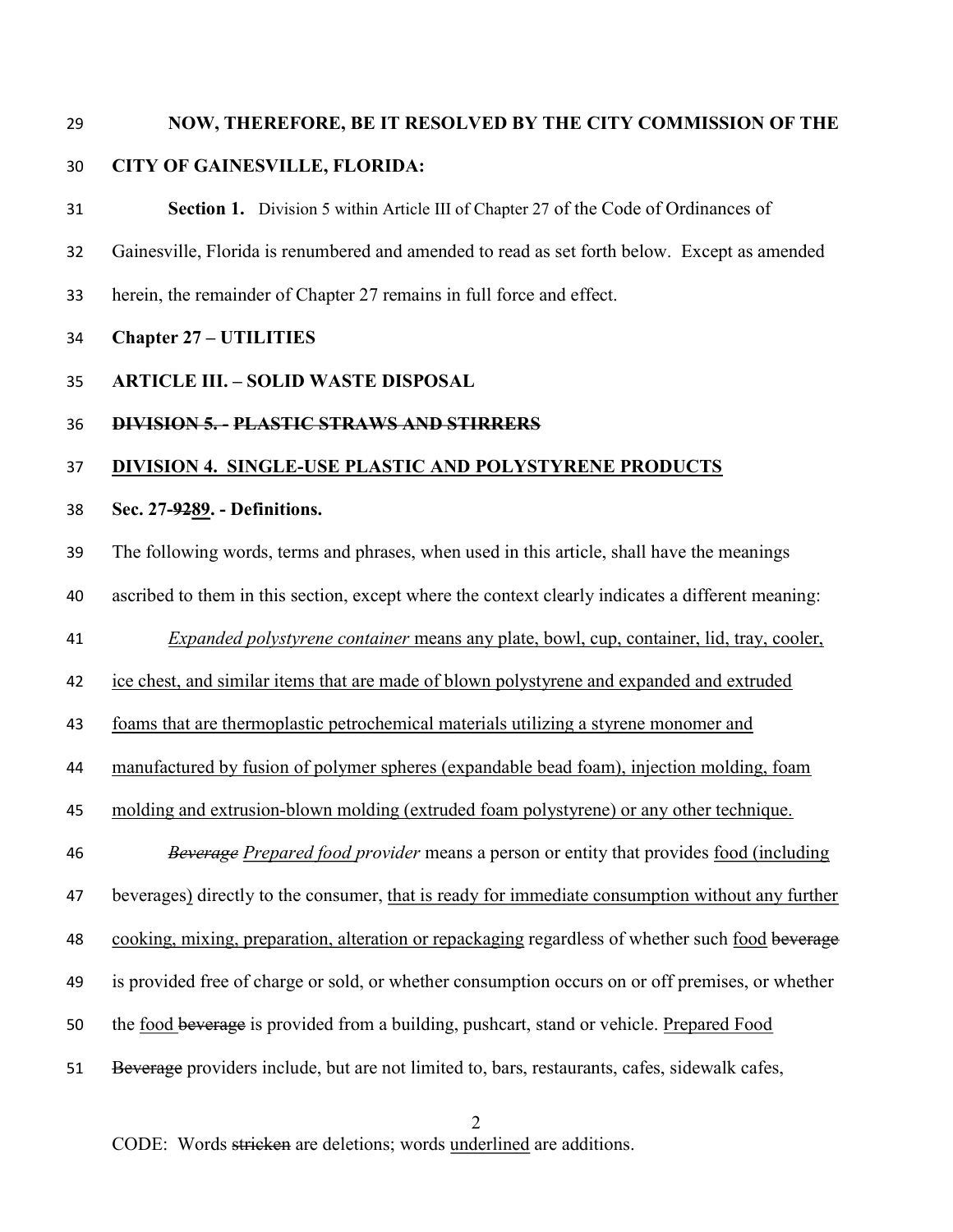| 52 | delicatessens, coffee shops, grocery stores, markets, supermarkets, drug stores, pharmacies,           |
|----|--------------------------------------------------------------------------------------------------------|
| 53 | bakeries, caterers, gas stations, vending or food trucks or carts and cafeterias.                      |
| 54 | Single-use plastic food accessory means any item which is made predominantly of plastic                |
| 55 | derived from petroleum polymer or a biologically-based polymer and is provided for one-time            |
| 56 | use with prepared food (including beverages), such as utensils, chopsticks, portion cups,              |
| 57 | condiment packets, and other similar accessories. This definition excludes items that are              |
| 58 | provided to prevent spills and injuries, such as spill plugs, splash sticks, cup lids, cup sleeves and |
| 59 | cup trays.                                                                                             |
| 60 | Single-use plastic straw means a disposable tube used for the purpose of consuming                     |
| 61 | beverages and intended for one-time use, which is made predominantly of plastic derived from           |
| 62 | petroleum polymer or a biologically-based polymer.                                                     |
| 63 | Single-use plastic stirrer means a device that is used to mix beverages and intended for               |
| 64 | one-time use, and made predominantly of plastic derived from a petroleum polymer or a                  |
| 65 | biologically based polymer.                                                                            |
| 66 |                                                                                                        |
| 67 | Sec. 27-9390. - Prohibition on single-use plastic straws and single-use plastic stirrers.              |
| 68 | (a) Beverage Prepared food providers shall not sell, use, offer for sale or use, or provide            |
| 69 | to any person a single-use plastic straw or single-use plastic stirrer.                                |
| 70 | (1) Exceptions: Although the discontinuation of the use of single-use plastic straws                   |
| 71 | and single-use plastic stirrers is strongly encouraged, this article shall not apply to                |
| 72 | the sale or use of single-use plastic straws or single-use plastic stirrers as follows:                |
|    |                                                                                                        |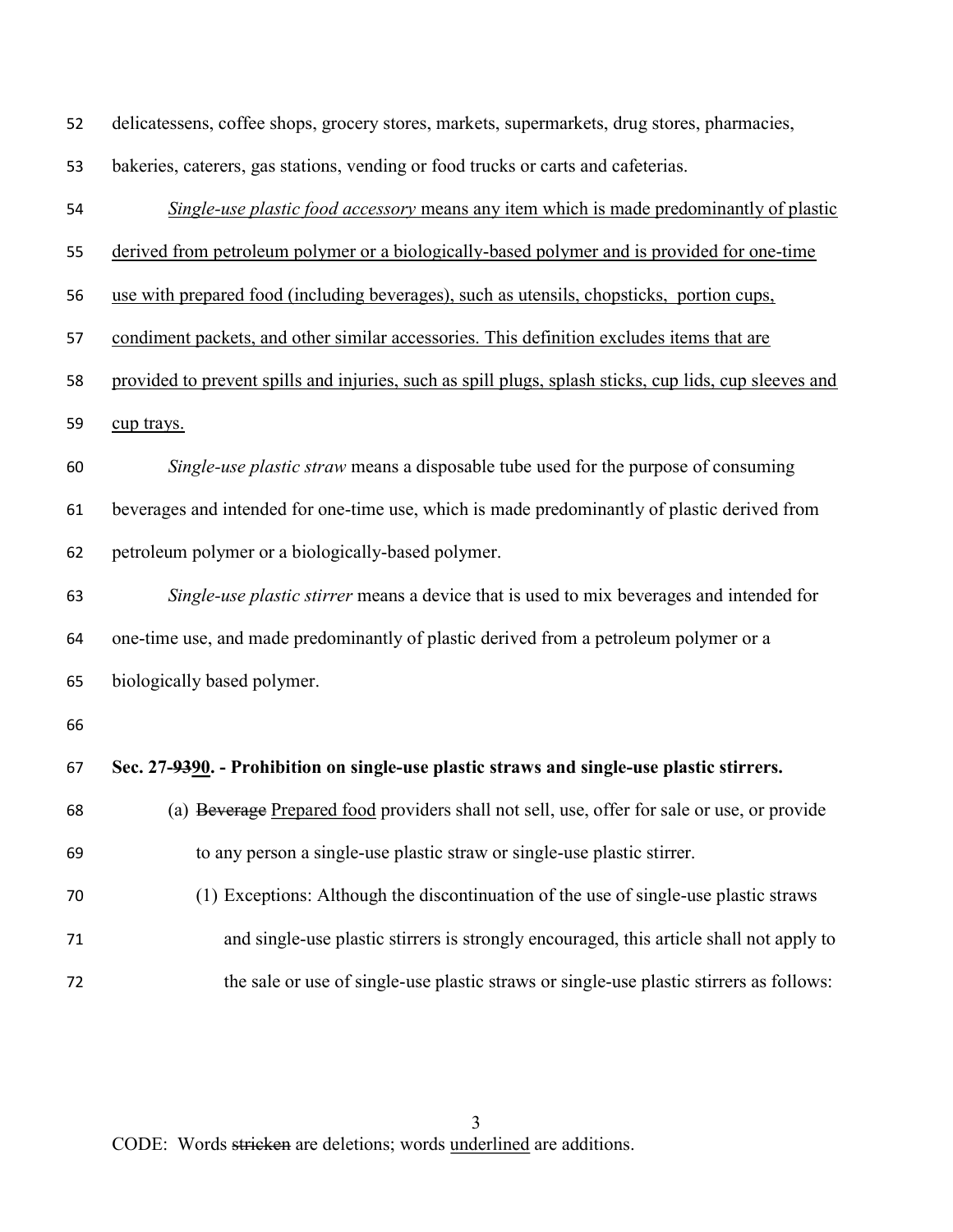| 73 | Pre-packaged beverages with a single-use plastic straw or single-use plastic<br>a.                  |  |
|----|-----------------------------------------------------------------------------------------------------|--|
| 74 | stirrer that are prepared and packaged outside the city and are not altered,                        |  |
| 75 | packaged or repackaged within the city.                                                             |  |
| 76 | b. Boxes of pre-packaged single-use plastic straws or single-use plastic stirrers                   |  |
| 77 | that are offered for retail sale to a consumer for personal use, that are prepared                  |  |
| 78 | and packaged outside the city and are not altered, packaged or repackaged                           |  |
| 79 | within the city.                                                                                    |  |
| 80 | c. By medical or dental facilities.                                                                 |  |
| 81 | d. By hospitals.                                                                                    |  |
| 82 | By nursing homes or assisted living facilities.<br>e.                                               |  |
| 83 | By any disabled person that requires or relies on same to consume beverages<br>f.                   |  |
| 84 | and/or food supplements.                                                                            |  |
| 85 |                                                                                                     |  |
| 86 | Sec. 27-91. – Single-Use Plastic Food Accessories available upon request.                           |  |
| 87 | Prepared food providers shall not provide single-use plastic food accessories for dine-in, take-out |  |
| 88 | or delivery, unless the single-use food accessory is specifically requested by the customer or is   |  |
| 89 | provided at a customer self-serve station.                                                          |  |
| 90 |                                                                                                     |  |
| 91 | Sec. 27-92. - Prohibition on use of expanded polystyrene containers on city property or city        |  |
| 92 | right-of-way.                                                                                       |  |
| 93 | Any person or entity that is required to obtain a permit, use agreement, or other authorization or  |  |
| 94 | approval to use city property or city right-of-way pursuant to Chapter 18, Article II. Park         |  |
| 95 | Regulations; Chapter 19 Peddlers, Solicitors and Canvassers; and Chapter 30, Article V. Use         |  |
|    | $\overline{4}$                                                                                      |  |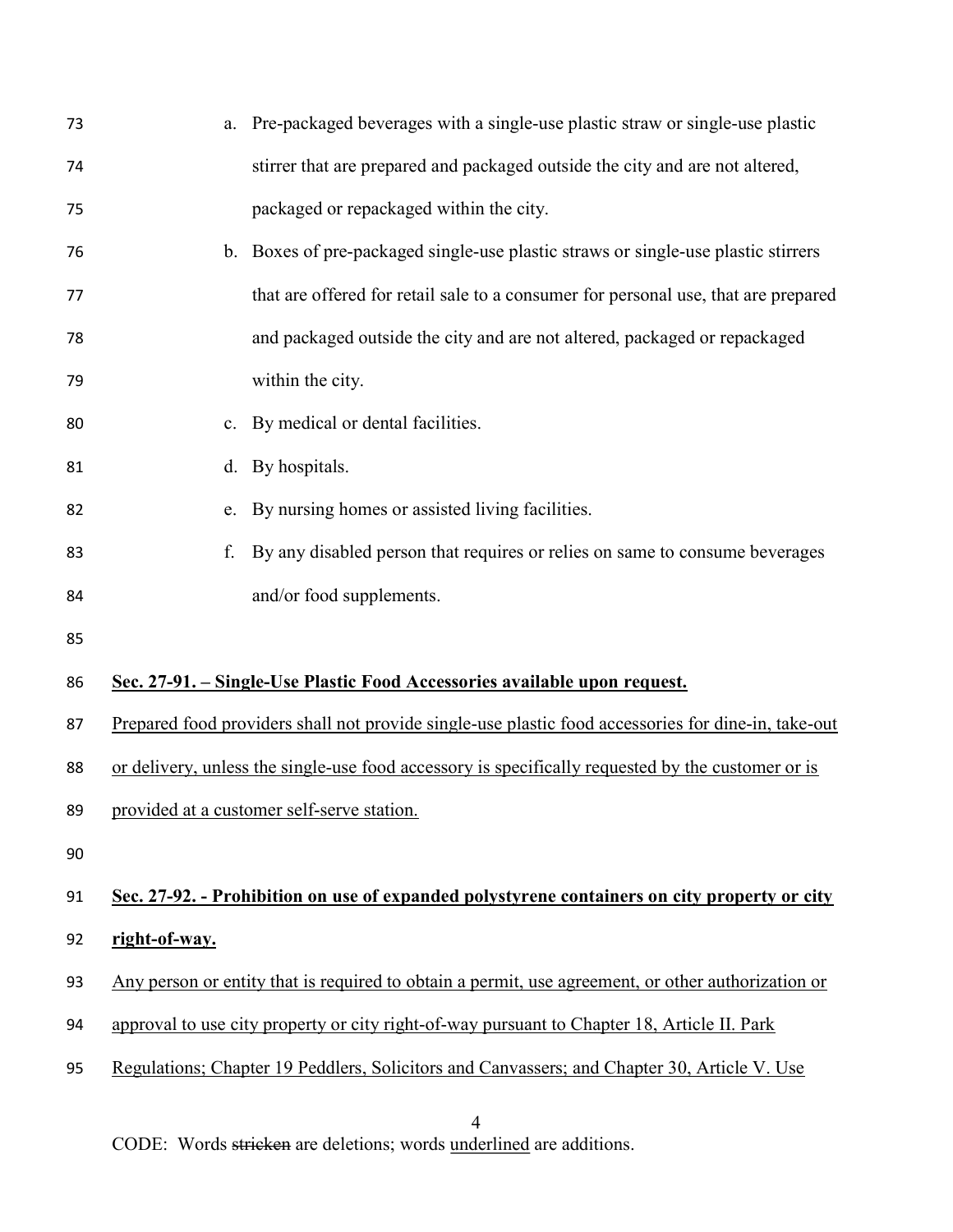| 96 Standards, is prohibited from using expanded polystyrene containers for the permitted activity on |  |  |  |  |  |  |  |  |
|------------------------------------------------------------------------------------------------------|--|--|--|--|--|--|--|--|
|                                                                                                      |  |  |  |  |  |  |  |  |

city property or city right-of-way. This prohibition excludes the distribution of any prepackaged

food that is filled and sealed in an expanded polystyrene container prior to receipt by the person

or entity and it excludes raw meat or seafood that is stored in an expanded polystyrene container

- and sold from a refrigerated display or storage case.
- 

# Sec. 27-93. Prohibition on intentional release outdoors of plastic confetti, glitter and balloons.

- All persons are prohibited from intentionally releasing outdoors any plastic confetti, glitter or
- 105 balloons. Consistent with Section 379.233, Florida Statutes, the following balloon releases are
- exempt from the above prohibition: (a) balloons released by a person on behalf of a
- governmental agency or pursuant to a governmental contract for scientific or meteorological
- purposes; (b) hot air balloons that are recovered after launching; or (c) balloons that are either
- biodegradable or photodegradable, as determined by rule of the Fish and Wildlife Conservation
- 110 Commission, and which are closed by a hand-tied knot in the stem of the balloon without string,
- ribbon, or other attachments. The party responsible for the release shall make available evidence
- of the biodegradability or photodegradability of said balloons in the form of a certificate
- executed by the manufacturer. Failure to provide said evidence shall be prima facie evidence of a
- 114 violation of this act.
- 
- Sec. 27-94. Enforcement; penalties; injunctive relief.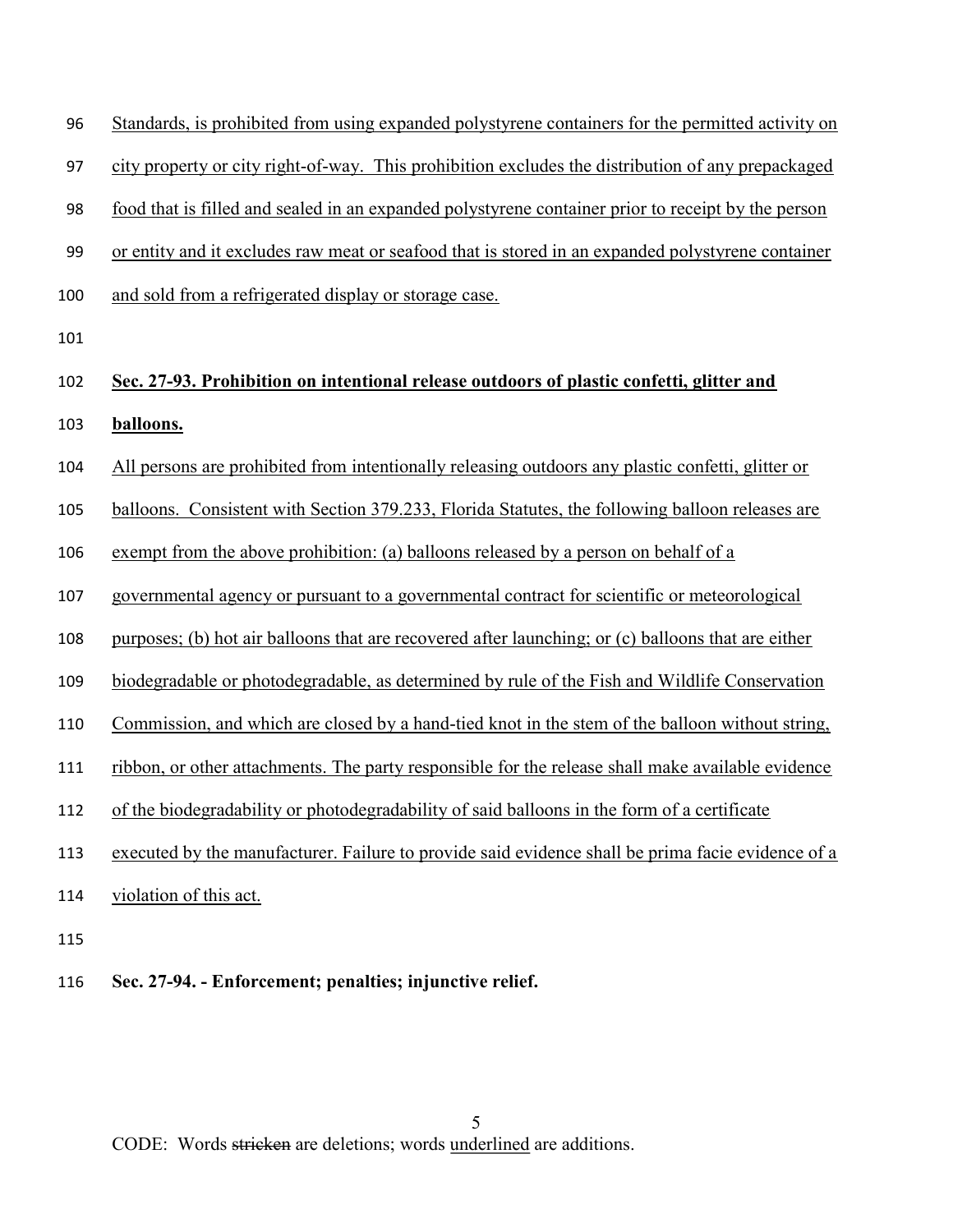| 117 | The city may enforce this article by civil citation in accordance with chapter 2, article V, division                  |          |          |  |  |  |  |  |  |
|-----|------------------------------------------------------------------------------------------------------------------------|----------|----------|--|--|--|--|--|--|
| 118 | 6. In addition, persons who are not in conformity with these requirements shall be subject to                          |          |          |  |  |  |  |  |  |
| 119 | appropriate civil action in the court of appropriate jurisdiction for injunctive relief.                               |          |          |  |  |  |  |  |  |
| 120 |                                                                                                                        |          |          |  |  |  |  |  |  |
| 121 | Section 2. Section 2-339 of the Code of Ordinances of Gainesville, Florida, is amended as                              |          |          |  |  |  |  |  |  |
| 122 | set forth below. Except as herein amended, the remainder of Section 2-339 remains in full force                        |          |          |  |  |  |  |  |  |
| 123 | and effect.                                                                                                            |          |          |  |  |  |  |  |  |
| 124 | Sec. 2-339. – Applicable codes and ordinances.                                                                         |          |          |  |  |  |  |  |  |
| 125 | The following ordinances are enforceable by the procedures described in this division:                                 |          |          |  |  |  |  |  |  |
|     | Article III. of<br>Single-use plastic and polystyrene products straws and<br>single-use plastic stirrers<br>Chapter 27 | $\rm II$ | \$250.00 |  |  |  |  |  |  |
| 126 |                                                                                                                        |          |          |  |  |  |  |  |  |
| 127 | Section 3. It is the intention of the City Commission that the provisions of Sections 1                                |          |          |  |  |  |  |  |  |
| 128 | and 2 of this Ordinance shall become and be made a part of the Code of Ordinances of the City                          |          |          |  |  |  |  |  |  |
| 129 | of Gainesville, Florida, and that the sections and paragraphs of this Ordinance may be                                 |          |          |  |  |  |  |  |  |
| 130 | renumbered or relettered in order to accomplish such intentions.                                                       |          |          |  |  |  |  |  |  |
| 131 |                                                                                                                        |          |          |  |  |  |  |  |  |
| 132 | <b>Section 4.</b> If any word, phrase, clause, paragraph, section or provision of this ordinance                       |          |          |  |  |  |  |  |  |
| 133 | or the application hereof to any person or circumstance is held invalid or unconstitutional, such                      |          |          |  |  |  |  |  |  |
| 134 | finding shall not affect the other provisions or application of the ordinance which can be given                       |          |          |  |  |  |  |  |  |
| 135 | effect without the invalid or unconstitutional provisions or application, and to this end the                          |          |          |  |  |  |  |  |  |
| 136 | provisions of this ordinance are declared severable.                                                                   |          |          |  |  |  |  |  |  |
| 137 |                                                                                                                        |          |          |  |  |  |  |  |  |
|     |                                                                                                                        |          |          |  |  |  |  |  |  |